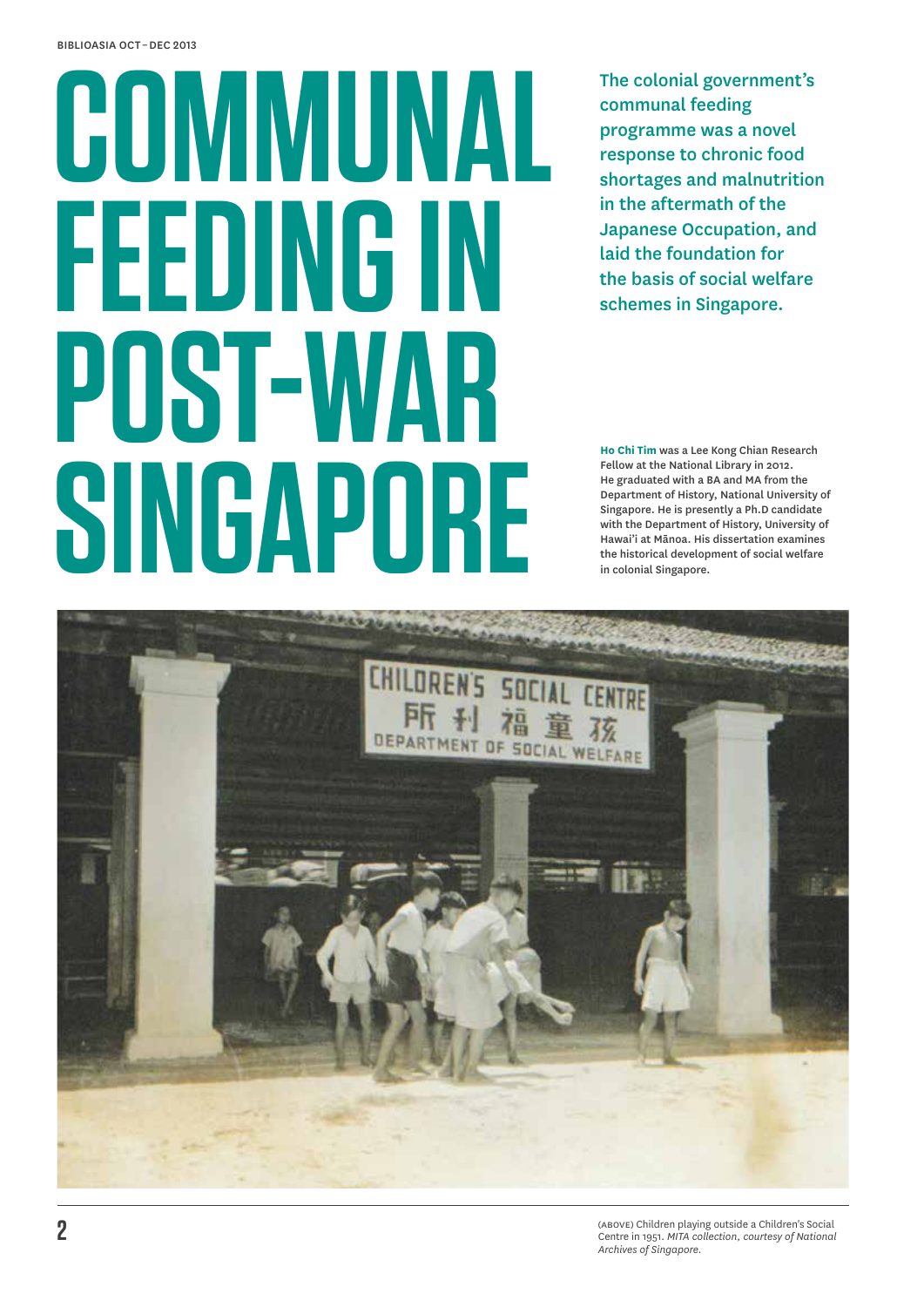**B**<br>the pro etween June 1946 and August 1948, Singapore's colonial government operated a novel communal feeding programme. Supervised by the Singapore Department of Social Welfare, the programme aimed to provide one nutritious meal a day for Singaporeans at affordable prices. Targeted at mainly workers, the meals were provided by the so-called People's Restaurants located in different parts of the city.

Over two years, the feeding programme expanded to include a catering service, financial support for the creation of private canteens and a children's feeding scheme. Though short-lived, the impact of the programme was wide-ranging. It eased considerable pressure on the colonial government at a time when food was scarce, helped established a new social welfare department, and laid the foundations for a post-war social welfare landscape in Singapore.

### Origins of the food programme

The return of the British after World War II did not bring immediate relief to Singapore and its people. The delayed return of the British after the sudden surrender of the Japanese resulted in a gaping void. The Malayan Anti-Japanese People's Army (MPAJA) poured out of the jungles and attempted to establish its authority in Singapore and Malaya—often violently. Political challenges aside, a critical shortage of rice in Southeast Asia also threatened to undermine British authority by worsening malnutrition and a rampant black market.

The communal feeding programme can be attributed to the recommendations of the Wages and Cost of Living Committee. In May 1946, an inquiry to review the wages of the clerical and working class was commissioned in response to the rising costs of living, particularly the cost of food. After witnessing the desperate conditions of workers, the committee recommended several interim measures, such as temporary cash allowances, capping of food prices, the setting up of canteens by government departments and employers with the means to do so, and opening "in all large urban areas" public restaurants "on the lines of British Restaurants in the United Kingdom."1 The committee also recommended that the canteens and restaurants "should not be operated under contract but should be run directly by a division of the Welfare Department."2

The British concept of subsidised state feeding originated in the early 20th century. An emerging social consciousness encouraged the expansion of the state feeding programme, from initially prisoners and the poor to include school-going children and factory workers.3 Eventually, this led to the creation of community restaurants — known as National Kitchens during the Great War and British Restaurants during World War II.4 State provision of food not only helped to ration limited foodstuffs, but also raised overall morale during times of war and strife.

#### The People's Restaurants

On 29 June 1946, the first People's Restaurant opened in a converted godown at Telok Ayer.<sup>5</sup> Tan Beng Neo, a Salvation Army volunteer, described the restaurant as an "*attap* [palm-thatched] shack with barbed wire fencing," and recalled that they managed to sell two to three thousand meals in two hours.6 The first meal consisted of "rice, pork and vegetables, or rice and fish curry for Muslims, and a mug of iced water."7 "Nutrition experts" from the King Edward VII College of Medicine also ensured that each meal was "not only tasty, but good."8 For a paltry 35 cents, the customer received roughly 700 calories of rice, meat and vegetables, or a third of his daily nutritional needs, with coffee or tea.

The Social Welfare Department's first official report, *Beginnings*, describes the process of buying lunch:

The customer enters by one of perhaps several lanes leading to a ticket box. He buys his ticket and passes on to a long serving counter where the complete meal is handed to him in a mess tin [or an enamel plate] by a server in exchange for his ticket. On his way to his table he passes other counters where he can pick up his spoon and his mug, and dip them in a sterilizer; where he can collect his iced water or his tea and coffee, and additional flavouring according to his own taste. When he has finished his meal he goes out by another door, passing on his way the washing up section, where he leaves his plate, spoon and mug, and then



files past yet another counter where occasionally he will find on sale things like fruit, tinned provisions and cigarettes, which otherwise he could only get at inflated prices from profiteering street hawkers, agents for the most part of the black market.<sup>9</sup>

By the end of 1946, about 10 People's Restaurants were in operation at refurbished godowns, or as part of existing buildings, including one in the "boxing arena of an Amusement Park."10 These restaurants were located in "Telok Ayer, Seng Poh Road, Queen Street, Handy Road, Happy World, Katong Kitchen/ New World, Maxwell Road, and Harbour Board."11 As the People's Restaurants were targeted at workers, it only served lunch five days a week.

#### Feeding Schemes

Overseen by a committee that included Lim Yew Hock and Goh Keng Swee (Singapore's second chief minister and second deputy prime minister respectively), the communal feeding programme expanded to include various schemes, such as the People's Kitchens, Sponsored and Approved Restaurants, Family Restaurants and children feeding centres.

The People's Restaurants were limited to the confines of the city and could not serve factories and workshops in isolated locations. The Social Welfare Department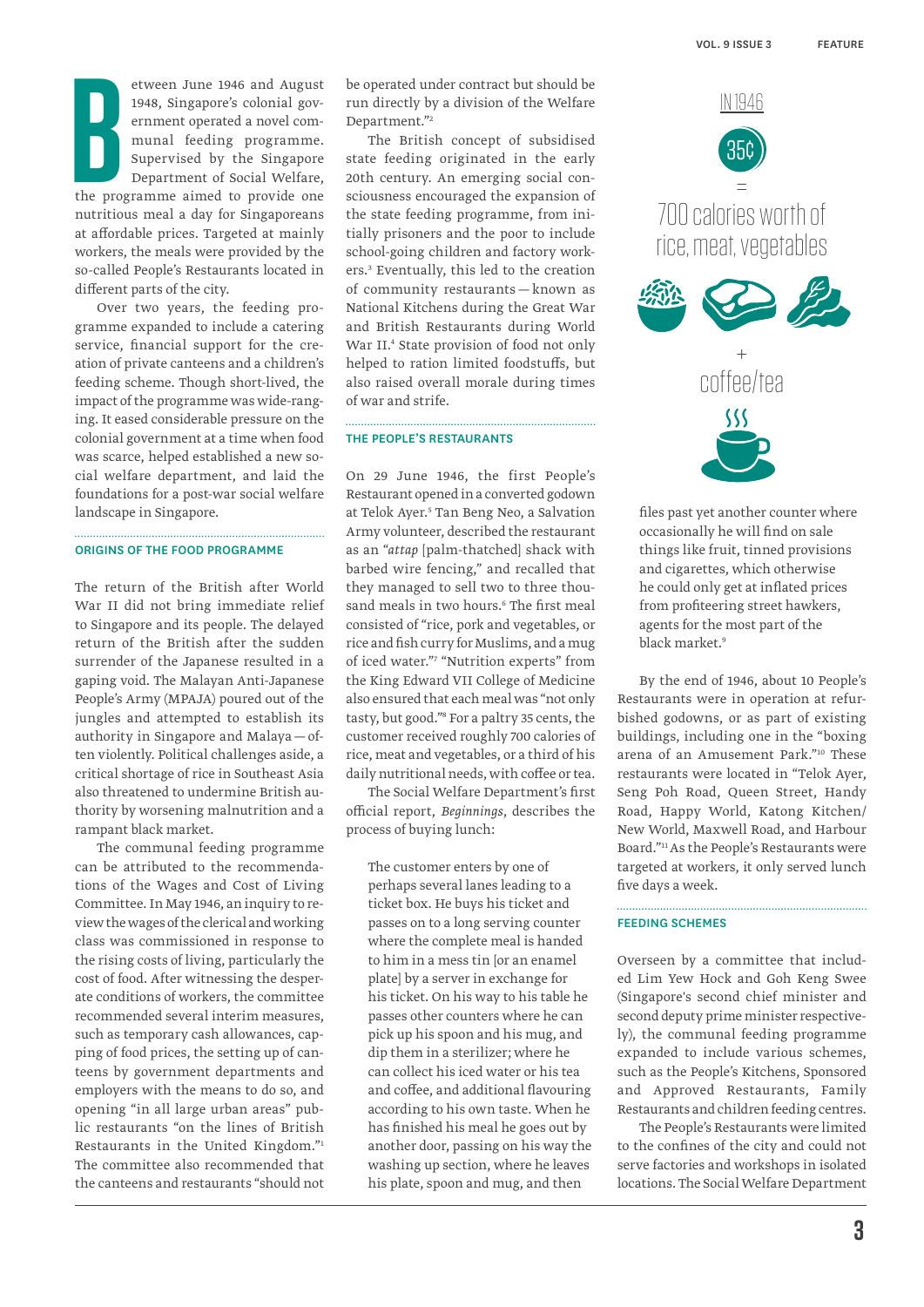worked with the Labour Office to sponsor "the formation of factory canteens, with the latter arranging permits for the supply of controlled foodstuffs and the former provid[ing] the expertise and resources to get the canteens going."12 About 60 Sponsored Restaurants were established between July and December 1946. The Social Welfare Department also attempted to work with existing restaurants and invited applications for the Approved Restaurants scheme, where successful applicants could buy controlled foodstuffs on the condition that the meal was sold at prices determined by the Department. Although close to 200 applications were received, only a very small number were deemed suitable after assessment. As such, the scheme was scrapped in favour of other feeding programmes to cater to more urgent needs.

To reach out to more people quickly and efficiently, the Social Welfare Department established centralised People's Kitchens, which could supply "any number of ready-cooked meals in bulk to any unit anywhere in the Colony...."13 At the peak of the feeding programme in October 1946, nearly 40,000 lunches were cooked and served daily. In a mere six months, over one million meals had been served to the hungry public.<sup>14</sup>

The Social Welfare Department paid more attention to those who could not even afford the 35-cent meal. It was recognised early on that the 35-cent meal was not often "within the reach of the poor, the old, the unemployable and the many-progenied."15 In December 1946, the first Family Restaurant opened at Maxwell Road, selling lunch at only 8 cents per meal. Benefiting from the bulk purchase of army foodstuffs, the Department ensured that the 8-cent meal was similar in proportion to the 35 cent version and even lowered the price of the latter to 30 cents for most of 1947.16 Demand for the 8-cent meal was sufficiently high—all 2,500 meals were sold out on the first day—and three existing People's Restaurants were converted into Family Restaurants by the end of 1946.<sup>17</sup>

#### Publicising the Feeding Schemes

These feeding schemes catered mostly to the working population and its primary objective, in the words of Percy McNeice, the Secretary for Social Welfare, was to

At the peak of the feeding programme in October 1946, nearly 40,000 lunches were cooked and served daily. In a mere six months, over one million meals had been served to the hungry public.

—

"counteract the black market."18 It was not enough just to provide cheap meals. The word had to be put out to the general public that nutritious food was readily available at inexpensive prices.

—

The day after the Wage and Cost of Living Committee announced its recommendations on 27 June 1946, the colonial government ran an announcement in *The Straits Times* about the 35-cent lunch being a "reality."19 Both the Governor of Singapore and the Colonial Secretary sat down to lunch at the People's Restaurant at Telok Ayer on opening day, which was duly reported in *The Straits Times.*20 In the same article, McNeice fired the opening

(above left) Children's Feeding Centre located at Clyde Terrace in 1947. *Courtesy of Ministry of Communication and Information.*







salvo of a rather public battle with the black market. Under the sub-heading "Killing Black Market", McNeice declared that "Our main purpose is to reduce prices and to put a stop to the black market."<sup>21</sup>

There was an immediate reaction as rumours began circulating that the cheap meals were only possible because of government subsidies.<sup>22</sup> McNeice responded by giving a detailed interview to *The Straits Times*, explaining how the 35-cent meal was put together and cited the prices of the various foodstuffs purchased by the Department.<sup>23</sup> McNeice declared that all food purchases were made in the open market (at government controlledprices), and even after taking into consideration the salaries of the cooks and staff, the feeding programme was still able to make a small profit. He observed that people were still paying too much for food and offered his services to any restaurateur willing to sell meals at the Department's prices.

The novelty of the communal feeding programme quickly gained traction and it pressured existing restaurants to at least provide better value for meals they served. *The Singapore Free Press* con-

(above right) The People's Restaurants sold affordable nutritious lunches to the masses (1947). *Courtesy of Ministry of Communication and Information.*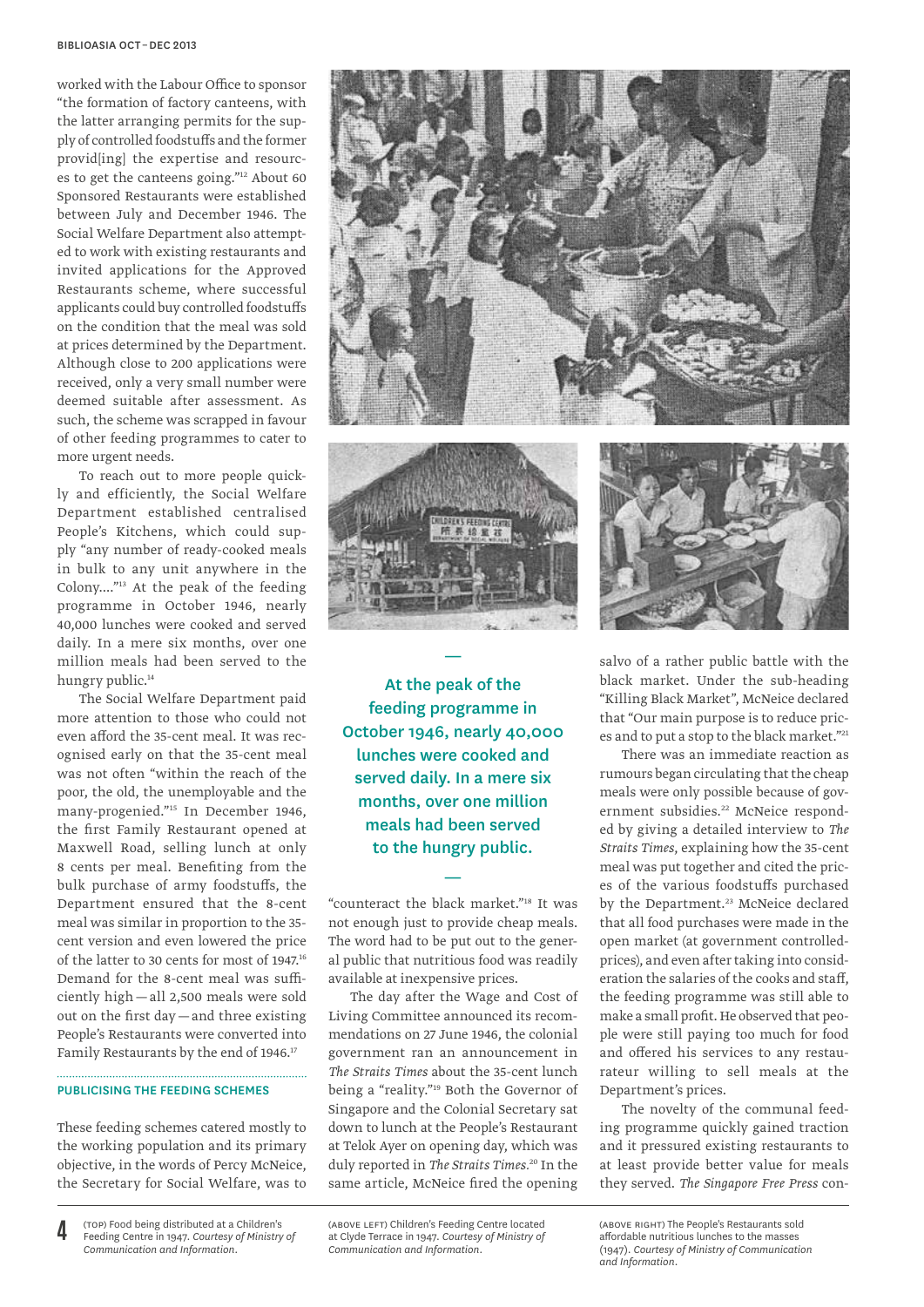ducted a before-and-after survey of a particular restaurant that had consistently flouted the maximum controlled price of three dollars per meal.<sup>24</sup> Once the People's Restaurants started, the restaurant served visibly bigger portions, even if the price was not reduced.<sup>25</sup> The Sponsored Restaurants scheme also helped to spread the message that cheap meals were possible. For instance, on 19 July 1946, the owners of Singapore's leading Chinese newspaper, the *Sin Chew Jit Poh*, opened a canteen for its staff that sold meals at only 10 cents.<sup>26</sup>

In its first year or so, the People's Restaurants and the other feeding schemes were in the news almost every other day. Between September 1946 and May 1947, announcements called "Today's Menu" informing the public of the meal (or meals) of the day were regularly published in *The Straits Times.*<sup>27</sup> Editorials were mostly positive about the impact of the feeding schemes, with one claiming that "Singapore Did Not Starve" due to the Department's efforts.<sup>28</sup> When the Malayan Union (1946-48) started its own People's Restaurants in its territories across the border, Singapore's Social Welfare Department was actively consulted on its feeding programme,<sup>29</sup> sug-

# **PEOPLE's restaurant menu: october 1946**

Rice, boiled chicken with white sauce, or rabbit stew, green peas, *chye huay* Fried mee, beef or prawns, bean sprouts; bean cake, *choy sim* Rice, vegetable omelette with tomato or paprika sauce or New England [sic] Rice, fish fritters with tomato sauce, spinach, beetroot Noodles and goulash or *Hokkien mee*, beef or prawns, *choy sim*, *towgay* Noodles in Amoy or Java style Rice; bean cake with garnishment; peanut butter, *sambal* Rice and New England [sic] or beef stew and vegetable, omelette Rice; Vienna sausages; bean cake and mixed vegetable stew, tomato sauce Fried noodles, bean cake, *towgay*, *kangkong* Rice; fish curry; or *masak asam*; salad (cucumber, *kangkong*); tomato sauce Rice; chicken or rabbit stew or chicken *kruma*; yam beans and *chye huay* Hokkien mee; beef soup; prawns; brown fried onions; green chilli; bean sprouts; water cress Rice; fried liver or liver curry; *pak choy*; green peas, tomatoes;

peanut butter; gravy

Fried noodles; beef stew and fried prawns; *choy sim* and *towgay* Rice, roast chicken or turkey or chicken curry, long beans, spinach Rice, beef and onions with garnishment, *bayam*, and green pea sprouts Fried noodles, fried pork and prawns, *towgay*, fried onions, *koo chye*, *chew chow* and *choy sim*

Rice, steamed or fried fish; onions; tomatoes, spinach

Rice; braised pork (Chinese style) or fish; special mixed *chup chye*; cucumbers Rice porridge (*bubor*); meat balls and salted vegetables with garnishment Rice; beef stew and green peas or beef curry; marrow and *chye sim*



(above) Children feeding centres were renamed as Children's Social Centres and provided children with elementary education besides other activities (1952). *MITA collection, courtesy of National Archives of Singapore.*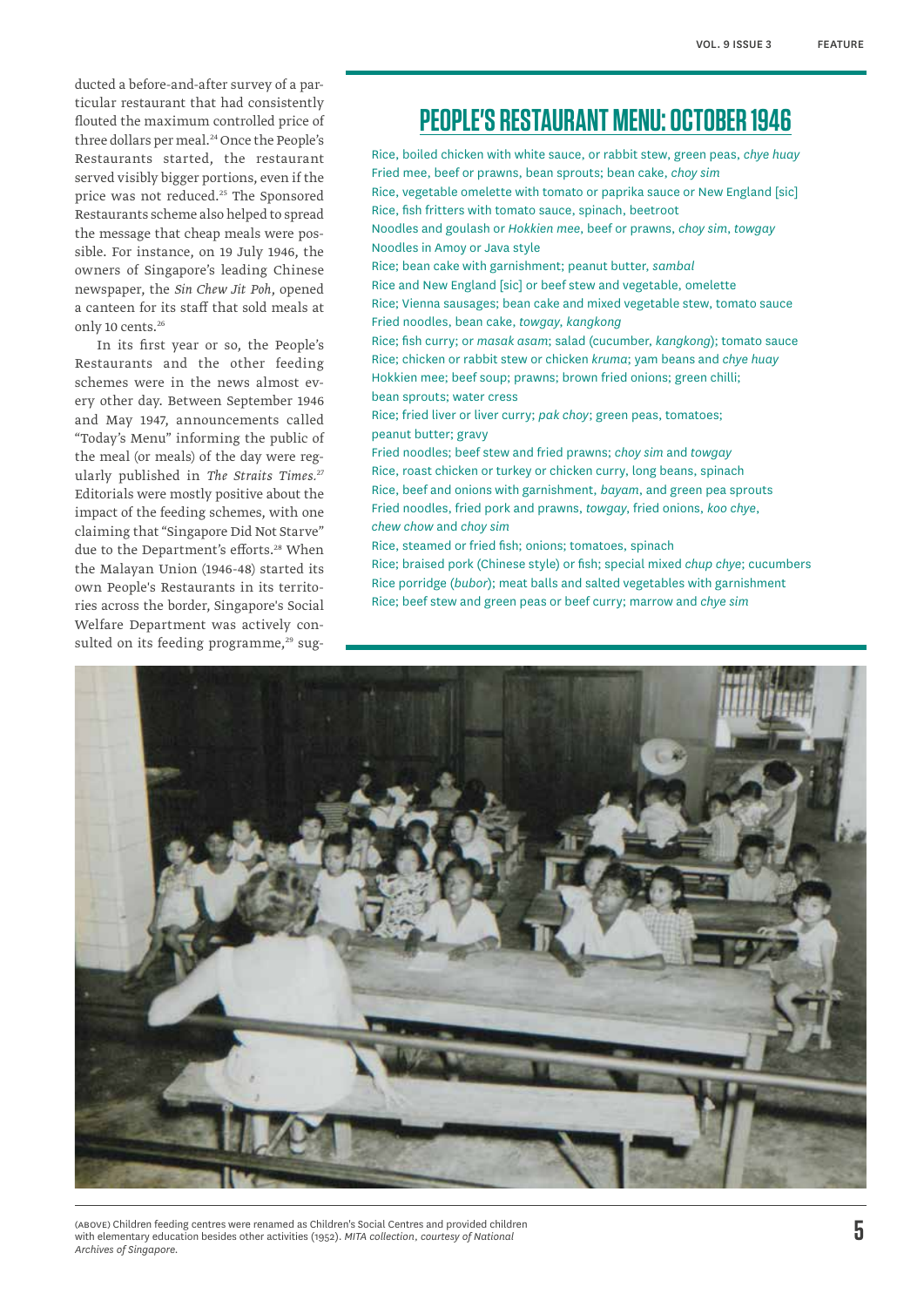

gesting that the People's Restaurants and its ancillaries may have helped Singapore and Southeast Asia avoid famine during this period.<sup>30</sup>

The response of the general public was more mixed. Some were pleased with the initiative and asked for similar restaurants to be opened in their vicinity; one asked for a 40-cent meal with more rice and food;<sup>31</sup> others voiced their suspicions about government profiteering.<sup>32</sup> The public also wrote several letters to the Social Welfare Department, pointing out gaps in service.

By April 1947, the Social Welfare Department felt confident enough to announce the success of its feeding schemes.<sup>33</sup> In June 1947, the Department introduced 50-cent lunches, in addition to the 30- or 35-cent versions, to meet increasing demand for meals with larger quantities and better ingredients as the economic situation eased.<sup>34</sup> The demand was a clear signal that the hungry customer with spending power wanted more than the Department's inexpensive but limited meal options.

The easing economic situation also resulted in the decline of demand for the Department's meals throughout 1947. Between June and December 1946, 1,321,115 meals were cooked and served by the People's Restaurants and People's Kitchens, while the number of meals for the whole of 1947 only reached 1,575,640, with the daily average falling from 6,000 meals in January 1947 to about 4,000 in December 1947.<sup>35</sup> The declining demand meant that it was no longer cost-effective to continue the feeding schemes. In August 1948, the People's Restaurants were officially closed and the other feeding schemes discontinued or scaled down.36 Over two years, close to three and half million meals via the People's Restaurants and the People's Kitchens had been served.<sup>37</sup>

#### The Children's Feeding Scheme

The relative success of the communal feeding programme provided the colonial government with ready-made mechanisms to implement policies that were otherwise difficult to put in place. A case in point was the children's feeding scheme, a programme that actually pre-dated the various feeding schemes and the Social Welfare Department — both of which were established in June 1946.

The well-being of children was an urgent priority for the British. As a result, the Child Feeding Committee was formed, represented by both government and societal groups, to specifically address the issue of child nutrition.<sup>38</sup>

A nutrition survey conducted in late 1945 found that malnutrition among children was widespread. Emboldened by the survey results, the committee proposed to provide all children in Singapore with one nutritious meal a day. But financial and logistical limitations meant that the scheme remained small. The Education Department began trial runs in just three schools while the

## The Prinsep Street Child Feeding Centre

*In February 1947, the* Singapore Free Press *ran an article offering a glimpse of a day's activities at the Prinsep Street Child Feeding Centre: "At nine o'clock in the morning children began gathering outside the gates of the Centre. At 9.30 the gates are opened by a burly Sikh who lets the children run into the Centre in small groups. The rest of the children play outside or pacify their smaller brothers and sisters until their turn comes to file into the weighing room. Each child is weighed at regular intervals before going into the dining room and the records are sent to Dr. Oliveiro, head of the Nutrition Unit of the King Edward VII College of Medicine. After being weighed the children file past a window where their cards are endorsed for each meal and they are each given a metal disc entitling them to one meal. Once they have passed the window all their orderly quietness deserts them — they race down the passage shouting to their friends and pushing to get ahead of one another at the serving counter. The metal disc [is] drop[ped] into a mug and they pick up their mess tins and mugs and make straight for the table they chose to sit at. [The] centre is something of a social club for these small children. They walk between the tables wondering with whom they will sit and the older children chat and laugh as they shovel food into the babies' mouths."51*

Medical Department implemented an infant-feeding scheme at two clinics.<sup>39</sup> Further expansion of the scheme depended on the availability of necessary equipment and when the scheme was more "thoroughly organi[s]ed."40 From November 1945 to April 1946, over 32,000 meals were served to children at the medical clinics. A further 200,000 meals were served to school-going children, at an average of 2,300 meals per day.<sup>41</sup>

The succeeding civil government set aside \$360,000 to provide free meals to children aged between two and six in 1947.42 The first Children's Feeding Centre was opened in January 1947. Nine similar centres followed in February, and by the end of the year, 23 centres were in operation, serving a total of 810,000 meals to about 40,000 children, at a daily average of some 4,000 meals.43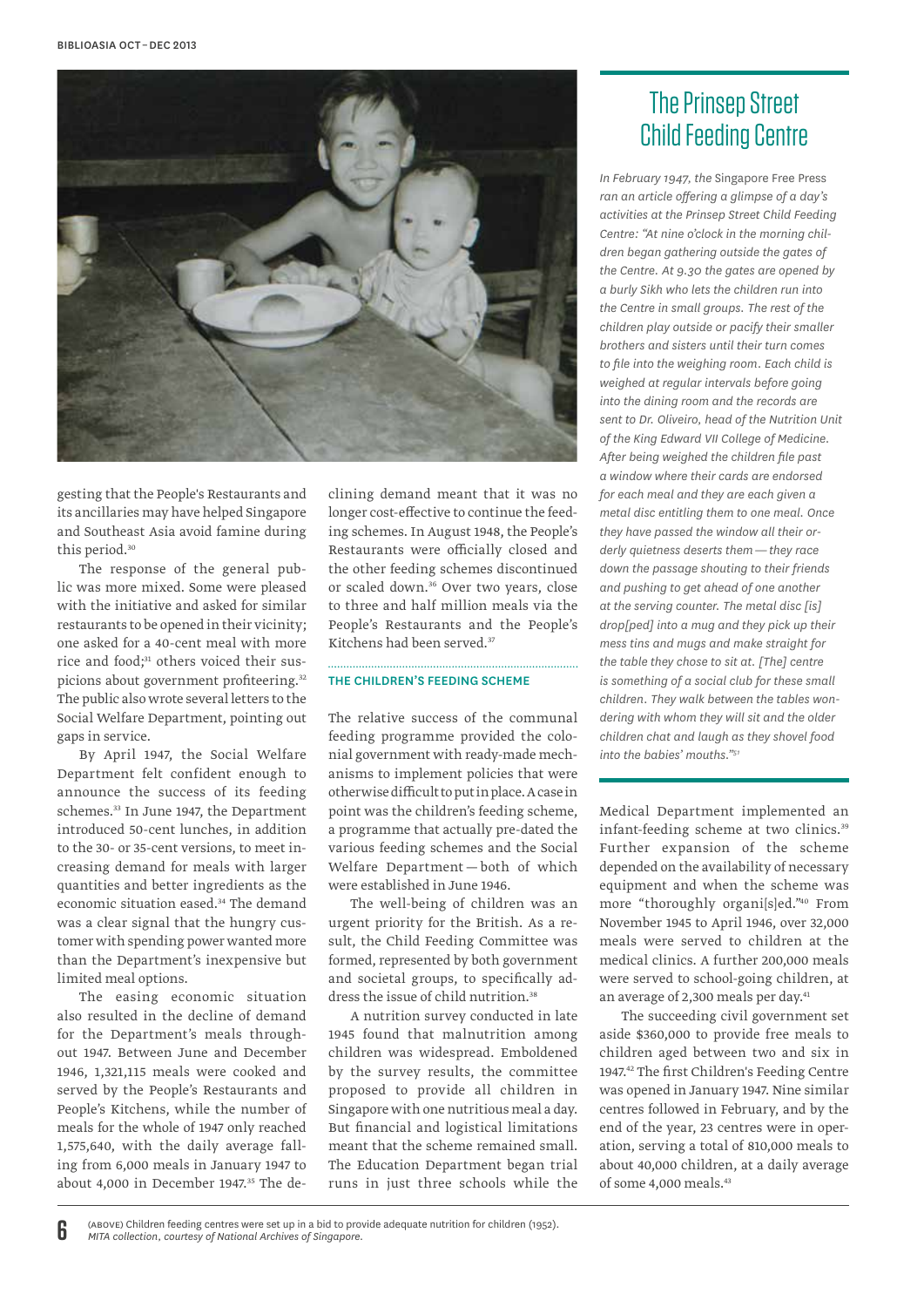## **GROWTH OF CHILDREN FEEDING CENTRES**

JAN 1947 **1st feeding centre** feb 1947 **END OF 1947** n T h An ..... 44 A **= 810,000 meals to 40,000 children**

These seemingly rosy statistics, while showing that more children were helped via the programme, tell only half the story. As the scheme lacked financial support, child feeding efforts throughout the British Military Administration (BMA) period remained small. Both military and civil governments had initially perceived the child feeding scheme as temporary. In mid-1946, meals for school-going children, already limited to a small number of schools, were so threatened that direct appeals were made to the British Prime Minister.44 Problems continued even after the Social Welfare Department took over.

From the start, McNeice was not keen on taking over the scheme as the government could not guarantee the necessary funds. The first child feeding centre was to open in November 1946, but it only commenced operations two months later as uncertainty over funding led McNeice to put the entire scheme on hold.<sup>45</sup> When the funds were eventually approved, the amount provided was only enough for children aged between two and six, excluding infants and school-going children.46 Even then, the meals could only be given to children whose families were already receiving assistance from the Social Welfare Department. Money was tight and the post-war rehabilitation of Singapore was costly. The creation of new government departments, such as the Social Welfare Department and its services, came under some scrutiny and even criticism towards the end of 1946.<sup>47</sup>

Despite the obstacles, the Department succeeded in establishing over 20 children feeding centres by the end of 1947, aided by

the central kitchens supporting the communal feeding programme. The meals were "prepared according to the specifications provided by the Professor of Bio-Chemistry of the College of Medicine."48 Each meal usually consisted of rice, green peas, green vegetables and *ikan bilis* (dried anchovies) and was supplemented by milk and fresh fruit.<sup>49</sup> The centres were slightly different from the People's and Sponsored Restaurants. Unlike the latter, the children feeding centres were managed by volunteers, mostly women. A core group, made up of the spouses of British officials and local elites, was led by Lady Dorothy Gimson, wife of the Governor of Singapore. Volunteers also came from the Chinese community, such as the Singapore Women Federation, Singapore Chinese Women Association and Singapore Women Mutual Aid Association of Victims' Families. Other volunteers also came forward in their personal capacities, offering their residences as feeding centres.<sup>50</sup>

All centres were visited by a team of two female medical doctors to observe and chart the children's health. The health aspect needed urgent attention. Some 4,000 children were medically examined at the start of the scheme, and most of them were found to be underweight and in poor physical condition. Almost all of them suffered from more than one medical condition, such as decayed teeth, swollen gums and anaemia.

The children who were accepted into the scheme were only the tip of a larger poverty problem. A *Singapore Free Press*  correspondent also observed how several youths — who did not qualify for the scheme—would surreptitiously eat half the meals belonging to their younger siblings. A regular volunteer at the Mount Erskine centre, Lady McNeice (nee Loke Yuen Peng), wife of Percy McNeice, recalled how "the older brothers and sisters used to come along the centres and look longingly at what was being done for the younger children."52 Lady McNeice remembered that mothers with 10 or 12 children would go to the volunteers seeking help because they did not want any more children.53 Confronted with the daily sight of child poverty, several female volunteers, led in particular by Constance Goh (nee Wee Sai Poh), introduced family planning methods to those who sought assistance.<sup>54</sup> This eventually led to the establishment of the Singapore Family Planning Association in 1949.<sup>55</sup>

The nature and purpose of the feeding centres themselves also evolved. Volunteers at several centres introduced various social and educational activities to keep over-aged kids who did not qualify for the free meals occupied so as to not disrupt the centre.<sup>56</sup> Such activities were planned and managed by a committee of lady volunteers led by Lady Gimson. The committee also raised funds to pay for manpower, equipment and programmes, beyond what the Social Welfare Department could provide. From January 1948, the centres were renamed Children Social Centres, as the centres be-



(above) Christmas celebration at a Children's Social Centre in 1950. *MITA collection, courtesy of National Archives of Singapore.*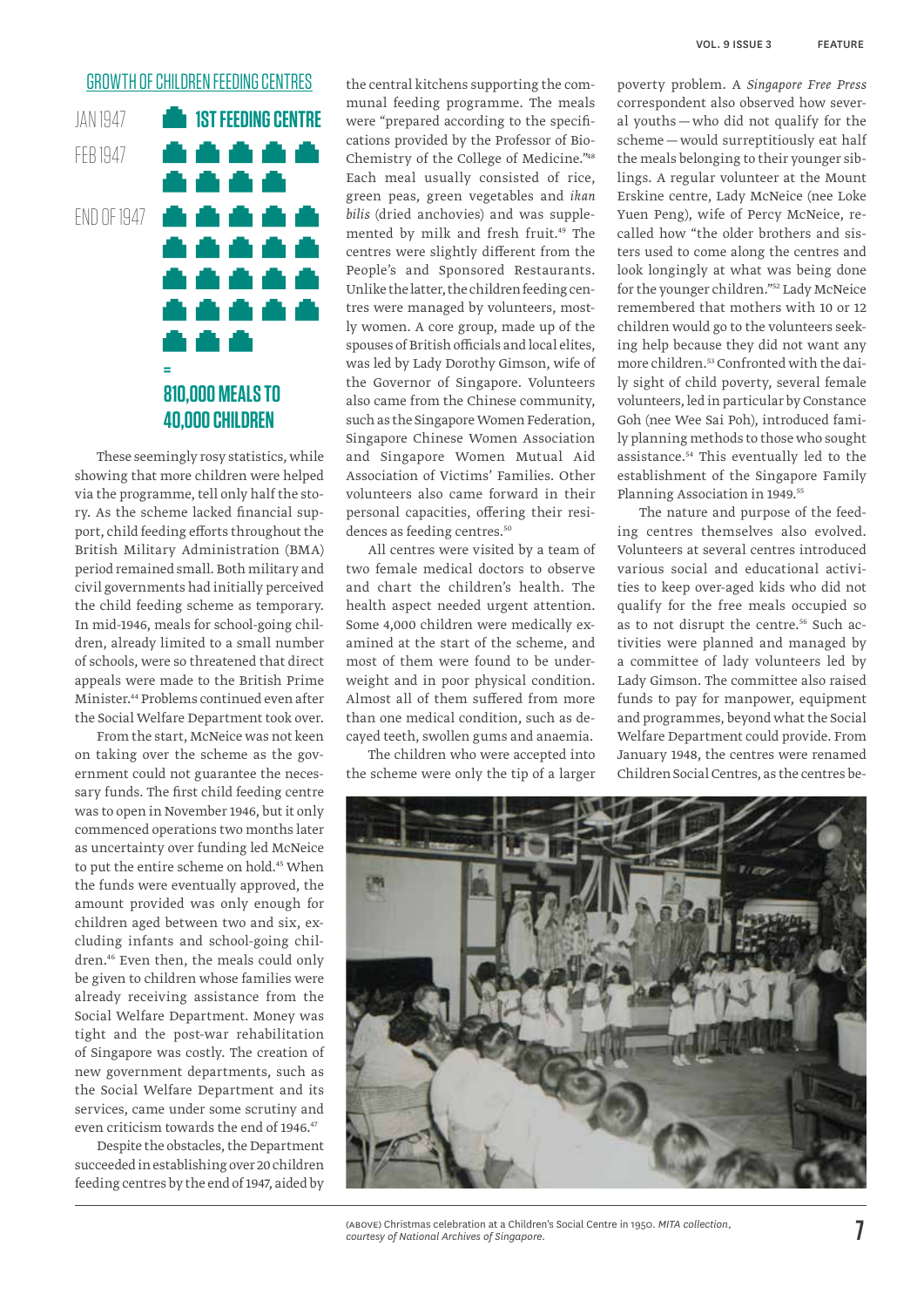gan providing "elementary education in English and Chinese" and a host of handicraft and artwork activities.<sup>57</sup>

In 1948, the number of children below school-going age—the target group of the scheme — benefitting from the programme fell from over 750,000 in 1947 to below 500,000.58 In the same year, the Social Welfare Department began winding down its communal feeding programme, which officially ended in August 1948. At the same time, the fleet of mobile canteens was also reduced, resulting in a decrease in the number of children that could be reached. Out of the over 20 feeding centres, only four allowed children to consume their meals in them, while the other centres were supplied by mobile canteens. The loss of mobile canteens made it inconvenient for mothers to bring their children to the "static" centres — some of which were quite a distance from their homes — for only a few hours.

A contributing factor for the change was financial. Feeding centres were further reduced to 16 "static" centres by the end of 1948.<sup>59</sup> In 1949, the Social Welfare Department made a passionate defence of the children's feeding scheme in its annual report (for the year 1948). The Legislative Council had approved funding for the scheme for only six months in 1950. The Council also requested a committee to look into the viability of the scheme.<sup>60</sup> The committee recommended that the scheme continue, but to replace the cooked rice meal with a supposedly more nutritious meal comprising bread, milk and fruits. Costing eight cents per meal, compared to the previous 15 cents per cooked meal, the new meal was undeniably cheaper. Perhaps unwittingly, it also indicated that the new meal merely supplemented the family diet.<sup>61</sup>

#### The Impact of Communal Feeding

It is difficult to conclude decisively whether the People's Restaurants and the other communal feeding schemes broke the grip of the black market. While useful, statistics are limited in providing an overall picture. Declining attendance at the People's Restaurants throughout 1947 did not necessarily mean the black market was in retreat. It could have indicated that wages on the whole were increasing, hence allowing the individual more choices. Similarly, the popularity of the



from 1946 to 1948 1 plate of rice & curry went down from 50¢ \$1.50

People's Restaurants during the first six months of operations did not necessarily mean that fewer people patronised the black market. It could have been simply a situation where there was insufficient food, especially rice, to go around, and the people taking advantage of a cheap alternative in tandem with the black market.

Southeast Asia had been threatened by a critical shortage of rice since the beginning of 1946, which deteriorated into a full-blown crisis by August.<sup>62</sup> The regional rice crisis and the global food shortage do cast the publicity efforts of the Social Welfare Department and the colonial government in a different light. Such efforts visibly petered off by mid-1947 when the food crisis abated. The initial slew of positive news and announcements seemed a deliberate attempt to placate the population with semi-good news or at least reassure them with the promise of decisive state action so as to prevent industrial and social unrest.

As far as anecdotal evidence went, the feeding programme did force prices down. On the final day of the People's Restaurant scheme, the Social Welfare Department observed that a plate of rice and curry had gone from \$1.50 down to 50 cents in two years.<sup>63</sup> The proliferation of Sponsored Restaurants—over 60 such ventures continued after the official end of the feeding programme—could be an indication of private and public support. At worst, the Social Welfare Department's feeding programme arguably kept the peace by acting as a pressure-relief valve by providing an accessible and affordable alternative source of meals during a period of severe food shortages.

The programme was lauded globally, with countries like India and China seeking advice from the Social Welfare Department and the Singapore government. One positive effect of the programme was its success in establishing a fledgling social welfare department and social welfare as a function of government. The presence of a government social welfare department arguably reversed the *laissez-faire* approach to governance that had guided the development of Singapore since 1819.

The feeding schemes marked the beginning of greater involvement by the state in Singapore, to the extent that the government assumed responsibility for

<sup>(</sup>above) Originally built by George Coleman in 1827 as a private home, this Palladian-style structure housed the Social Welfare Department from 1946 – 1953. For nearly 30 years (1965 – 1999) it served as the Parliament House, and after a major refurbishment in 2003, the building was renamed the Arts House. *MITA collection, courtesy of National Archives of Singapore.*